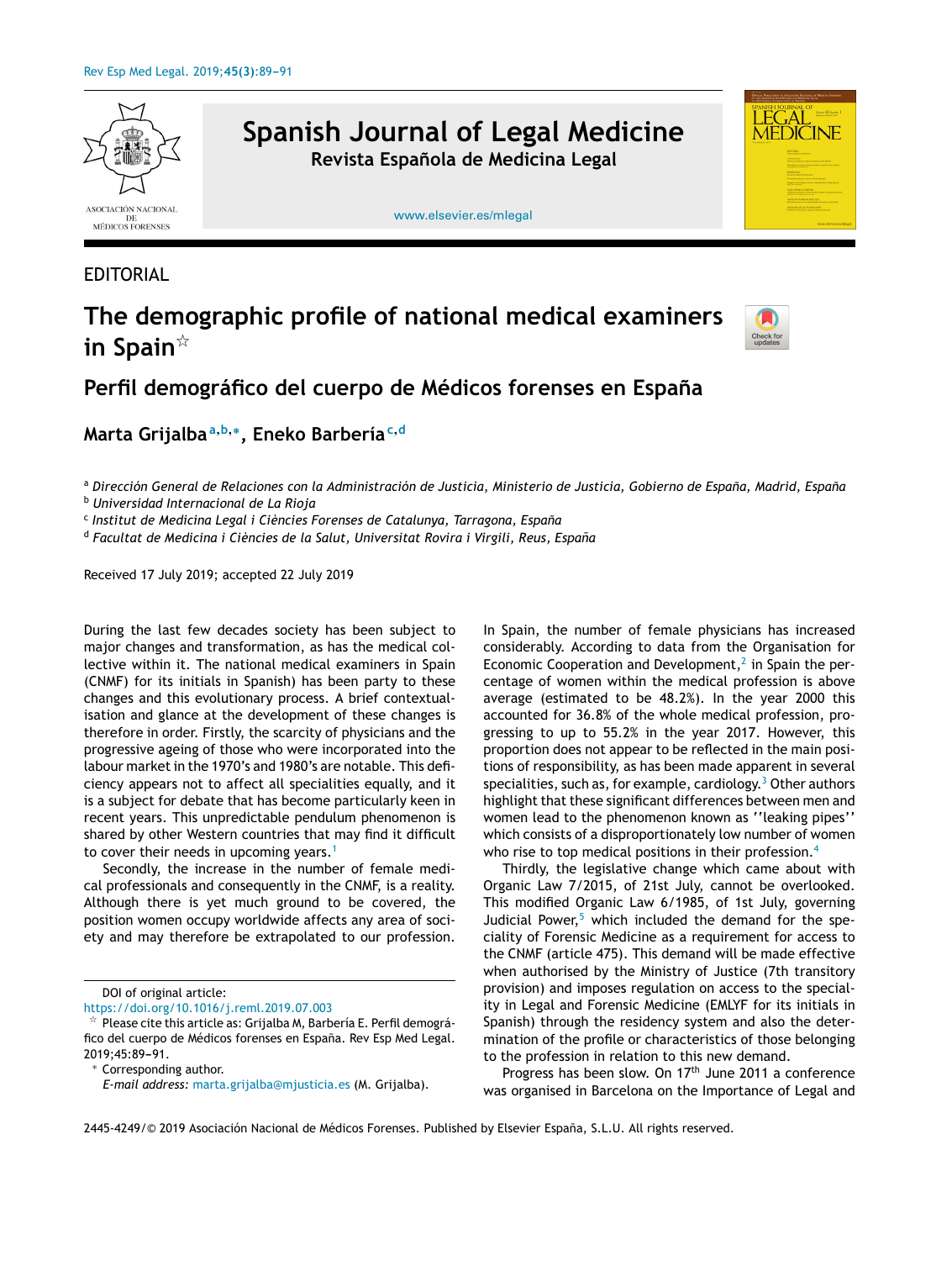<span id="page-1-0"></span>Forensic Medicine. The reason behind it was the Dr Pere Mata annual celebration in the Official College of Doctors of Barcelona, as the second centenary of the birth of the cre-ator of the CNMF and of the Chairs of Legal Medicine.<sup>[6](#page-2-0)</sup> The conference put the Ministries of Justice and the Ministry of Health into contact for the first time and began with studying the possibility of converting the EMLYF into a speciality to be accessed through the residency system, similarly to the other specialities, with the alumnae system consequently disappearing.

It was at this time that initial estimation of the demographics of the CNMF was made, requested by the Ministry of Health. Data revealed 719 professionals as at 31<sup>st</sup> December 2009 with a higher proportion of women (54%) due to the high female percentage in ages under 50 which counterbalanced the prevalence of men aged over 50. Above all, it highlighted a major female representation (77%) of people under 40 years of age. It was noted that almost 40% of the CNMF fell into the age group of 50-59 years. Those over 60 at the time were a scarce 5% (4.8%).

Since that time until today, all teams responsible for forensic medicine in the Ministry of Justice have firmly believed in the importance of incorporating the EMLYF into the system of residency training and the access requirements to the body of national medical examiners. They have defended it and worked intensely towards this aim. The Forensic Medical Board, which was founded in 2014, $<sup>7</sup>$  $<sup>7</sup>$  $<sup>7</sup>$ </sup> demonstrated its relevance by dedicating its first report to the defence of the EMLYF.<sup>[8](#page-2-0)</sup>

We are hoping this long trajectory may draw to a close in the last quarter of 2019 with regulation on EMLYF access through the residency system. For this to occur the Ministry of Justice, which has already driven the 2015 reform of the LOPJ, has worked closely with the Ministry of Health, Consumption and Social Wellbeing. This Ministry is responsible for processing the Royal Decree by which access to the title of physician/specialist in legal and forensic medicine through the residency system is granted, the draft of which has already been submitted to previous public consultation<sup>[9](#page-2-0)</sup> and to public audience and information.<sup>[10](#page-2-0)</sup>

In this context and aware that data may not be totally precise, given the difficulty of personal contact arrangements between the Ministry of Justice and some of the autonomous communities, the current demographic situation of the CNMF has been assessed. The following data were presented previously in the First Equality and Justice Seminars organised by the Ministry of Justice and the Centre for Legal Studies in Madrid on  $27<sup>th</sup>$  and  $28<sup>th</sup>$  February<sup>[11](#page-2-0)</sup> and partially, on 22<sup>nd</sup> May 2019, in the hearing procedures and public consultation of the before mentioned draft royal decree.

At present, the CNMF comprises 813 staff, with an average age of 53 years, 67.4% are over 50 years of age and 28% are over 60. As in all other medical professions, forensic medical examiners born between the 1950's and 1960's account for the vast majority of retirements which will occur in the next decade.<sup>1</sup> This ageing phenomenon may be appreciated mostly in those over 60 years of age, since in 2011 they scarcely accounted for 5%, but at present they are 28%. The 50-59 age group remains stable, representing 40% of the group. Care needs to be taken to anticipate the right mechanisms of replacement (such as regular appointment of residents, medical examinations or measures to allow one to

continue in the profession up to the age of 70) so that the system does not reach crisis point, particularly in those areas where recruitment of medical staff is already complicated.

Women account for 59%, which is 5 points higher than that observed in 2011. In the group over 50 years of age, women account for 49.8%, whilst in the group under 50 years of age they are 78.1%. However, this proportion is uneven since in the case of managerial posts (managers and assistant managers of the Institutes of Legal Medicine and Forensic Sciences) women represent 41.1%, in the case of medical chiefs of staff (services and sections) they account for 38.2% whilst in all other positions their representation is 65.1%.

This inequality of the sexes in managerial positions and chiefs of staff reflects here what is already common in other specialties and areas. $3,4$  Inequality in chiefs of staff may be related to several interconnecting factors. As we have already seen, in 2011 men predominated in the age groups over 50. These positions are appointed through specific meritorious systems where the most experienced professionals have greater opportunities to obtain them through their length of service and the consequent development of their career. Women very frequently take a break from their professional career to have children and take care of them. This gives them less of a change when applying through specific meritorious competitive procedures. Furthermore, regarding gender inequality, it has been reported in Spain and throughout the world that the main concern of female medical professionals is the lack of reconciliation between their professional and family lives.<sup>[3](#page-2-0)</sup>

With regard to the CNMF profile it is not known how many of its members are also EMLYF. Through the ordinary procedure, between 1992 and 2014 the Ministry of Health offered 455 specialised medical training places for EMLYF. The extraordinary procedure for obtaining the appointment was regulated by Royal Decree 1497/1999, of 24<sup>th</sup> September, $12$  but as yet there are no published data on the number of specialists.

To conclude, the increase in the number of women in the CNMF is a fact, as occurs in other areas, and it is not improbable that in the next few years 3 out of every 4 forensic medical examiners will be women. Almost one out of every three medical examiners will retire over the next few years, which will require appropriate planning by the administrations to avoid situations of crisis. Lastly, we firmly believe that the transformation of the EMLYF into a specialty via residency and as a requirement for being a forensic medical examiner will adapt the training of future forensic doctors to the training reality of the other doctors in Spain and also add appeal to the forensic medical profession which, as we all know, is a fascinating one.

## **References**

- 1. Soler i Fabregas M, Camps i Fontdevila B, Serratusel-Miró G, Martin-Fumadó C. La demografía médica en Barcelona: atender a los retos de futuro. Med Clin [Internet]. 2018, [http://dx.doi.org/10.1016/j.cageo.2008.12.010.](dx.doi.org/10.1016/j.cageo.2008.12.010)
- 2. Organisation for Economic Co-operation and Development. Health Care Resources: Physicians by categories [Internet]. [cited 2019 Jul 7]. Available from: https://stats.oecd.org/Index.aspx?QueryId = 30173.